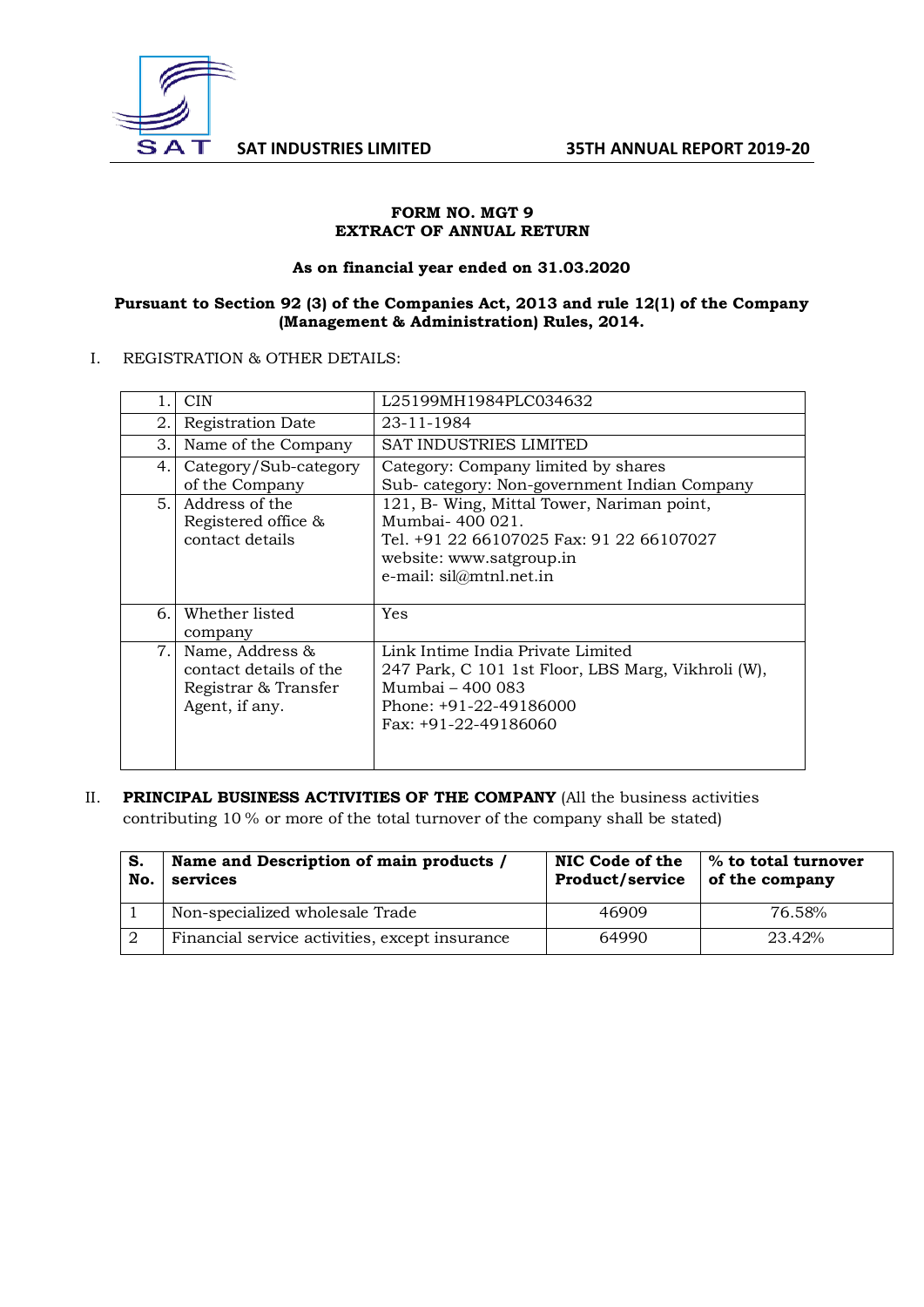

# III. **PARTICULARS OF HOLDING, SUBSIDIARY AND ASSOCIATE COMPANIES**

| SN             | <b>NAME AND</b><br><b>ADDRESS OF</b><br>THE COMPANY                                                                                                           | CIN/GLN               | HOLDING/<br><b>SUBSIDIARY/</b><br><b>ASSOCIATE</b> | $%$ of<br>shares<br>held | Applicable<br><b>Section</b> |
|----------------|---------------------------------------------------------------------------------------------------------------------------------------------------------------|-----------------------|----------------------------------------------------|--------------------------|------------------------------|
| $\mathbf{1}$   | Sah Polymers<br>Limited<br>$E-260-261,$<br>Mewar<br>Industrial<br>Area, Madri,<br>Udaipur-<br>313003                                                          | U24201RJ1992PLC006657 | Subsidiary                                         | 91.79                    | Section<br>2(87)(ii)         |
| $\overline{2}$ | Aeroflex<br>Industries<br>Limited<br>Survey No. 41,<br>42/13, 42/14,<br>$42/18$ , Village<br>Chal, Near<br>MIDC, Taloja,<br>Raigad,<br>Maharashtra-<br>410206 | U24110MH1993PLC074576 | Subsidiary                                         | 92.18                    | Section<br>2(87)(ii)         |
| 3              | Aeroflex<br>Finance Private<br>Limited<br>121, B-Wing,<br>Mittal Tower,<br>Nariman Point,<br>Mumbai-<br>400021                                                | U65929MH2016PTC282853 | Subsidiary                                         | 100                      | Section<br>2(87)(ii)         |
| $\overline{4}$ | Aeroflex<br>International<br>Limited<br>121, B-Wing,<br>Mittal Tower,<br>Nariman Point,<br>Mumbai-<br>400021                                                  | U74999MH2002PLC136032 | Subsidiary                                         | 100                      | Section<br>2(87)(ii)         |
| 5              | Italica<br>Furniture<br>Private Limited<br>$E-260-261,$<br>Mewar<br>Industrial Area,<br>Madri Udaipur<br>Rajasthan-<br>313003                                 | U25209RJ2004PTC020052 | Subsidiary                                         | 100                      | Section<br>2(87)(ii)         |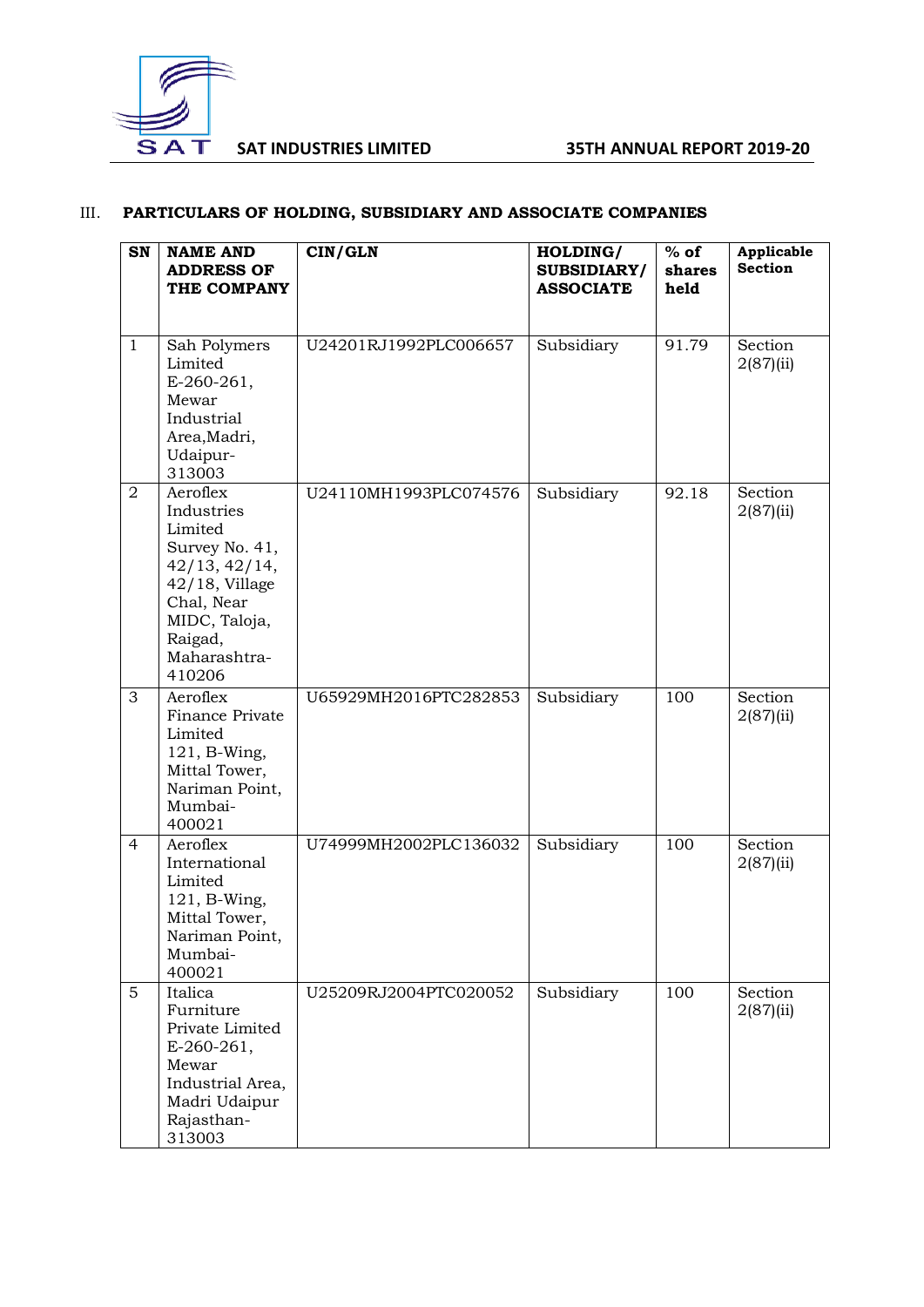

| 6              | Italica Global.<br><b>FZC</b><br>Ajman free<br>Zone, Ajman,<br>UAE                                                              | N.A.                  | Subsidiary | 100   | Section<br>2(87)(ii) |
|----------------|---------------------------------------------------------------------------------------------------------------------------------|-----------------------|------------|-------|----------------------|
| $\overline{7}$ | Genext<br><b>Students</b><br>Private Limited<br>121-B, Mittal<br>Tower, Plot No.<br>210, Nariman<br>Point,<br>Mumbai-<br>400021 | U80302MH2011PTC251294 | Associate  | 31.82 | Section<br>2(6)      |

# **IV. SHARE HOLDING PATTERN (Equity Share Capital Breakup as percentage of Total Equity)**

# (a) Category-wise Share Holding

| Sr No | Category of<br><b>Shareholders</b>                                       | Shareholding at the beginning of the year -<br>Shareholding at the end of the year -<br>01.04.2019<br>31.03.2020 |                |                |                           |                |                | $\frac{0}{2}$<br>Chan<br>ge<br>durin<br>g the<br>year |                                     |        |
|-------|--------------------------------------------------------------------------|------------------------------------------------------------------------------------------------------------------|----------------|----------------|---------------------------|----------------|----------------|-------------------------------------------------------|-------------------------------------|--------|
|       |                                                                          | Demat                                                                                                            | Phys<br>ical   | Total          | $%$ of<br>Total<br>Shares | Demat          | Physi<br>cal   | Total                                                 | $\frac{9}{6}$ of<br>Total<br>Shares |        |
| (A)   | Shareholding of<br>Promoter and<br>Promoter Group                        |                                                                                                                  |                |                |                           |                |                |                                                       |                                     |        |
|       | Indian                                                                   |                                                                                                                  |                |                |                           |                |                |                                                       |                                     |        |
| (a)   | Individuals /<br>Hindu<br>Undivided<br>Family                            | $\mathbf{O}$                                                                                                     | $\Omega$       | $\Omega$       | 0.00                      | $\Omega$       | $\Omega$       | $\Omega$                                              | 0.00                                | 0.00   |
| (b)   | Central<br>Government /<br>State<br>Government(s)                        | $\mathbf{0}$                                                                                                     | $\mathbf{0}$   | $\overline{0}$ | 0.00                      | $\Omega$       | $\Omega$       | $\Omega$                                              | 0.00                                | 0.00   |
| (c)   | Financial<br>Institutions /<br>Banks                                     | $\mathbf{O}$                                                                                                     | $\mathbf{0}$   | $\overline{0}$ | 0.00                      | $\Omega$       | $\mathbf{0}$   | $\mathbf{O}$                                          | 0.00                                | 0.00   |
| (d)   | Any Other<br>(Specify)                                                   |                                                                                                                  |                |                |                           |                |                |                                                       | 0.00                                | 0.00   |
|       | <b>Bodies</b><br>Corporate                                               | 58335000                                                                                                         | $\mathbf{0}$   | 58335000       | 54.01                     | 58335000       | $\Omega$       | 58335000                                              | 51.59                               | (2.42) |
|       | Sub Total $(A)(1)$                                                       | 58335000                                                                                                         | $\mathbf{0}$   | 58335000       | 54.01                     | 58335000       | $\Omega$       | 58335000                                              | 51.59                               | (2.42) |
| $[2]$ | Foreign                                                                  | $\overline{0}$                                                                                                   | $\Omega$       | $\overline{0}$ | 0.00                      | $\Omega$       | $\Omega$       | $\Omega$                                              | 0.00                                | 0.00   |
| (a)   | Individuals<br>(Non-Resident<br>Individuals /<br>Foreign<br>Individuals) | $\Omega$                                                                                                         | $\Omega$       | $\Omega$       | 0.00                      | $\Omega$       | $\Omega$       | $\Omega$                                              | 0.00                                | 0.00   |
| (b)   | Government                                                               | $\overline{0}$                                                                                                   | $\overline{0}$ | $\overline{0}$ | 0.00                      | $\overline{0}$ | $\overline{0}$ | 0                                                     | 0.00                                | 0.00   |
| (c)   | Institutions                                                             | $\overline{0}$                                                                                                   | $\overline{0}$ | $\overline{0}$ | 0.00                      | $\overline{0}$ | $\mathbf{0}$   | $\Omega$                                              | 0.00                                | 0.00   |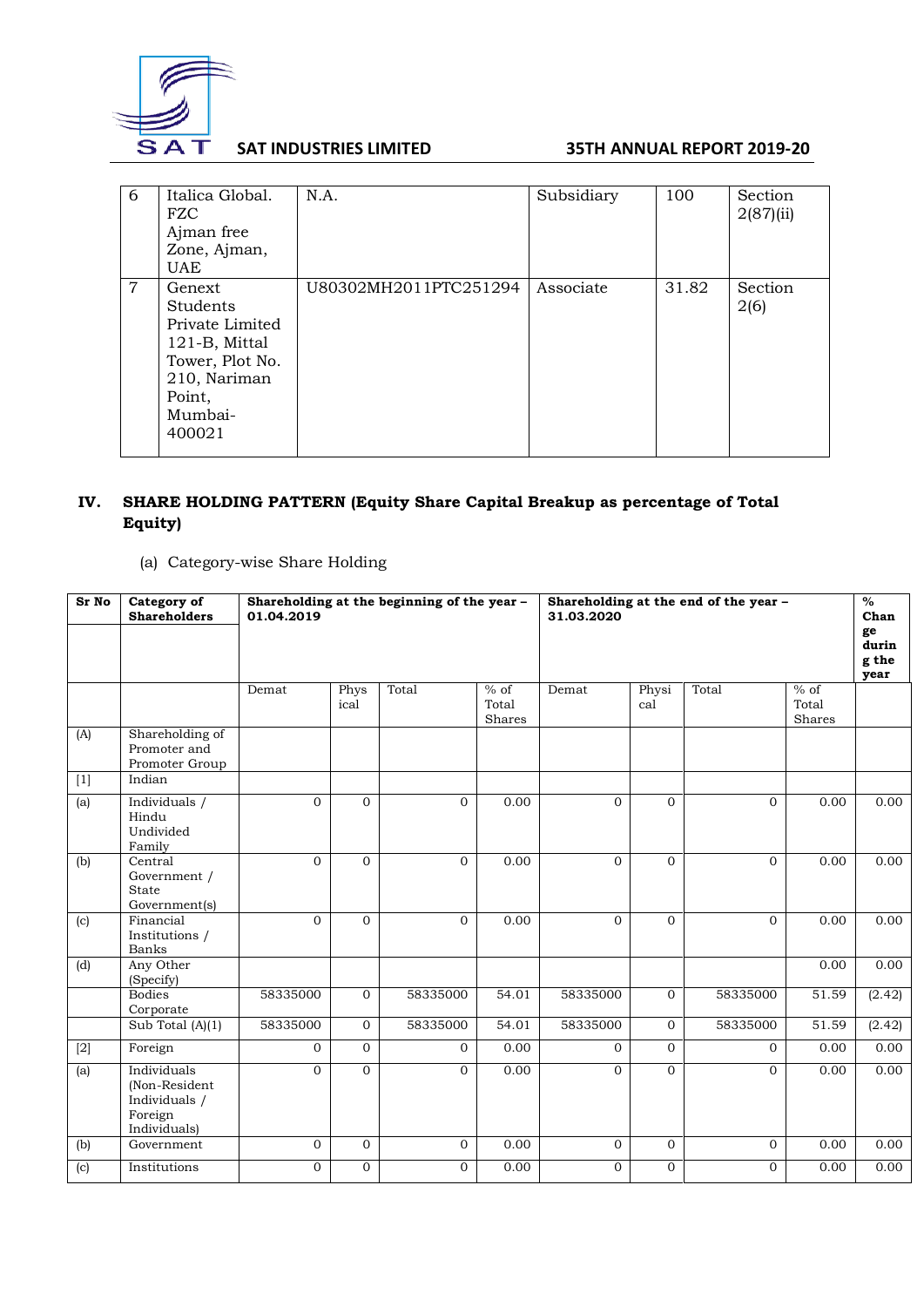

| $\overline{d}$                                                                                                                                                                                                                  | Foreign Portfolio<br>Investor                                                                 | $\overline{0}$ | $\mathbf{0}$   | $\overline{0}$ | 0.00  | $\overline{O}$ | 0              | $\mathbf{0}$ | 0.00  | 0.00   |
|---------------------------------------------------------------------------------------------------------------------------------------------------------------------------------------------------------------------------------|-----------------------------------------------------------------------------------------------|----------------|----------------|----------------|-------|----------------|----------------|--------------|-------|--------|
| (e)                                                                                                                                                                                                                             | Any Other<br>(Specify)                                                                        |                |                | $\overline{0}$ | 0.00  |                |                |              | 0.00  | 0.00   |
|                                                                                                                                                                                                                                 | Sub Total $(A)(2)$                                                                            | $\overline{0}$ | $\overline{0}$ | $\mathbf{0}$   | 0.00  | $\overline{O}$ | $\mathbf{0}$   | $\mathbf{0}$ | 0.00  | 0.00   |
|                                                                                                                                                                                                                                 | <b>Total</b><br>Shareholding<br>of Promoter<br>and Promoter<br>$Group(A)=(A)(1)$<br>$+(A)(2)$ | 58335000       | $\mathbf 0$    | 58335000       | 54.01 | 58335000       | $\mathbf 0$    | 58335000     | 51.59 | (2.42) |
| (B)                                                                                                                                                                                                                             | Public<br>Shareholding                                                                        |                |                |                |       |                |                |              |       |        |
| $[1] % \centering \includegraphics[width=0.9\columnwidth]{figures/fig_10.pdf} \caption{The average number of times of the estimators in the left hand side. The blue number of times of the right side.} \label{fig:fig_11}} %$ | Institutions                                                                                  |                |                |                |       |                |                |              |       |        |
| (a)                                                                                                                                                                                                                             | Mutual Funds /<br>UTI                                                                         | $\mathbf{0}$   | $\mathbf{0}$   | $\mathbf{0}$   | 0.00  | $\overline{O}$ | $\Omega$       | $\mathbf{0}$ | 0.00  | 0.00   |
| (b)                                                                                                                                                                                                                             | Venture Capital<br>Funds                                                                      | $\overline{0}$ | $\mathbf{O}$   | $\overline{0}$ | 0.00  | $\overline{0}$ | $\mathbf{O}$   | $\mathbf{0}$ | 0.00  | 0.00   |
| (c)                                                                                                                                                                                                                             | Alternate<br>Investment<br>Funds                                                              | $\mathbf 0$    | $\mathbf{O}$   | $\mathbf{0}$   | 0.00  | $\overline{O}$ | $\mathbf{O}$   | $\mathbf{0}$ | 0.00  | 0.00   |
| (d)                                                                                                                                                                                                                             | Foreign Venture<br>Capital<br>Investors                                                       | $\overline{0}$ | $\mathbf{0}$   | $\overline{0}$ | 0.00  | $\overline{0}$ | $\mathbf{0}$   | $\mathbf{0}$ | 0.00  | 0.00   |
| (e)                                                                                                                                                                                                                             | Foreign Portfolio<br>Investor                                                                 | $\overline{0}$ | $\mathbf{0}$   | $\mathbf{0}$   | 0.00  | $\Omega$       | $\mathbf{0}$   | $\mathbf{0}$ | 0.00  | 0.00   |
| (f)                                                                                                                                                                                                                             | Financial<br>Institutions /<br>Banks                                                          | 500            | $\overline{0}$ | 500            | 0.00  | 500            | $\mathbf{O}$   | 500          | 0.00  | 0.00   |
| (g)                                                                                                                                                                                                                             | Insurance<br>Companies                                                                        | $\mathbf{0}$   | $\mathbf{0}$   | $\mathbf{0}$   | 0.00  | $\mathbf{0}$   | $\mathbf{0}$   | $\mathbf{0}$ | 0.00  | 0.00   |
| (h)                                                                                                                                                                                                                             | Provident<br>Funds/ Pension<br>Funds                                                          | $\overline{0}$ | $\overline{0}$ | $\overline{0}$ | 0.00  | $\overline{0}$ | $\mathbf{O}$   | $\mathbf{0}$ | 0.00  | 0.00   |
| (i)                                                                                                                                                                                                                             | Any Other<br>(Specify)                                                                        |                |                | $\mathbf{0}$   | 0.00  |                |                |              | 0.00  | 0.00   |
|                                                                                                                                                                                                                                 | Sub Total (B)(1)                                                                              | 500            | $\mathbf{O}$   | 500            | 0.00  | 500            | $\mathbf{0}$   | 500          | 0.00  | 0.00   |
| $[2]$                                                                                                                                                                                                                           | Central<br>Government/<br>State<br>Government(s)/<br>President of<br>India                    | $\overline{0}$ | $\mathbf{0}$   | $\mathbf{0}$   | 0.00  | $\overline{O}$ | $\Omega$       | $\mathbf{0}$ | 0.00  | 0.00   |
|                                                                                                                                                                                                                                 | Sub Total $(B)(2)$                                                                            | $\mathbf 0$    | $\mathbf 0$    | $\mathbf{0}$   | 0.00  | $\overline{O}$ | 0              | $\mathbf 0$  | 0.00  | 0.00   |
| $[3]$                                                                                                                                                                                                                           | Non-Institutions                                                                              |                |                |                |       |                |                |              |       |        |
| (a)                                                                                                                                                                                                                             | Individuals                                                                                   |                |                |                |       |                |                |              | 0.00  | 0.00   |
| (i)                                                                                                                                                                                                                             | Individual<br>shareholders<br>holding nominal<br>share capital<br>upto Rs. 1 lakh.            | 3060120        | 30             | 3060150        | 2.83  | 2872137        | 30             | 2872137      | 2.54  | (0.29) |
| (ii)                                                                                                                                                                                                                            | Individual<br>shareholders<br>holding nominal<br>share capital in<br>excess of Rs. 1<br>lakh  | 22857936       | $\overline{0}$ | 22857936       | 21.16 | 26581861       | $\mathbf{0}$   | 26581861     | 23.51 | 2.35   |
| (b)                                                                                                                                                                                                                             | <b>NBFCs</b><br>registered with<br>RBI                                                        | $\overline{0}$ | $\mathbf{0}$   | $\mathbf{0}$   | 0.00  | $\overline{O}$ | $\overline{0}$ | $\mathbf{0}$ | 0.00  | 0.00   |
| (c)                                                                                                                                                                                                                             | Employee<br>Trusts                                                                            | $\overline{0}$ | $\mathbf{O}$   | $\mathbf{0}$   | 0.00  | $\overline{O}$ | $\mathbf{0}$   | $\mathbf 0$  | 0.00  | 0.00   |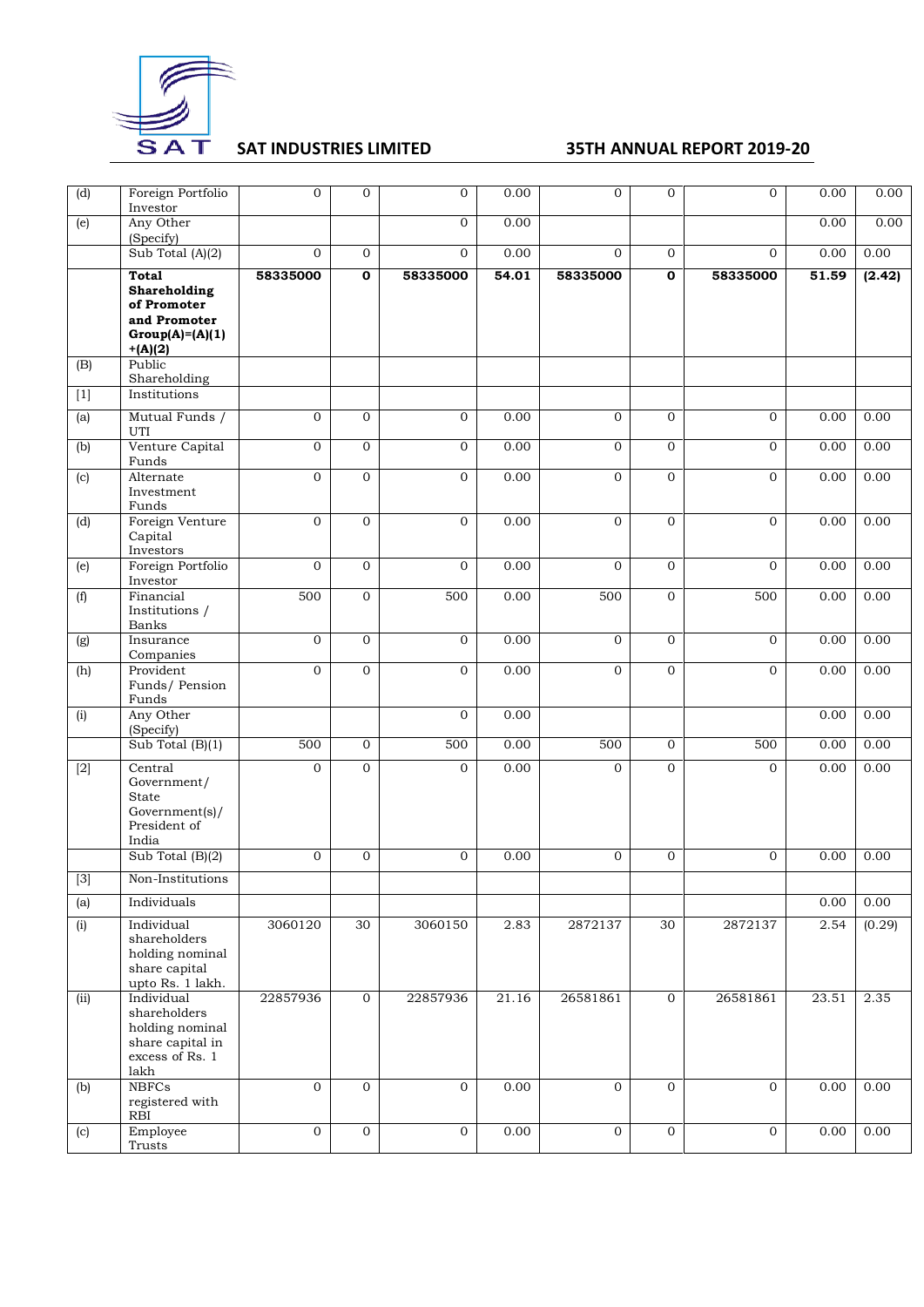

| (d)   | Overseas<br>Depositories(hol<br>ding DRs)<br>(balancing<br>figure)                                       | 0              | $\overline{0}$ | $\mathbf{0}$ | 0.00     | $\overline{0}$ | $\mathbf{0}$    | $\Omega$  | 0.00   | 0.00   |
|-------|----------------------------------------------------------------------------------------------------------|----------------|----------------|--------------|----------|----------------|-----------------|-----------|--------|--------|
| (e)   | Any Other<br>(Specify)                                                                                   |                |                | $\Omega$     | 0.00     |                |                 |           | 0.00   | 0.00   |
|       | Hindu<br>Undivided<br>Family                                                                             | 3654916        | $\overline{0}$ | 3654916      | 3.38     | 3446747        | $\Omega$        | 3446747   | 3.05   | (0.33) |
|       | Non Resident<br>Indians (Non<br>Repat)                                                                   | 100            | $\overline{0}$ | 100          | 0.00     | 300            | $\Omega$        | 300       | 0.00   | 0.00   |
|       | Non Resident<br>Indians (Repat)                                                                          | 11058          | $\overline{0}$ | 11058        | 0.01     | 11158          | $\mathbf{O}$    | 11158     | 0.01   | 0.00   |
|       | Clearing<br>Member                                                                                       | 1013688        | $\mathbf{0}$   | 1013688      | 0.94     | 3050           | $\mathbf{O}$    | 3050      | 0.00   | (0.94) |
|       | <b>Bodies</b><br>Corporate                                                                               | 19066652       | $\overline{0}$ | 19066652     | 17.65    | 21834217       | $\mathbf{0}$    | 21834217  | 19.31  | 1.66   |
|       | Sub Total (B)(3)                                                                                         | 49664470       | 30             | 49664500     | 45.99    | 54749470       | 30              | 54749500  | 48.41  | 2.42   |
|       | <b>Total Public</b><br>Sharcholding(B)<br>$=(B)(1)+(B)(2)+(B)$<br>(3)                                    | 49664470       | 30             | 49665000     | 45.99    | 54749470       | $\overline{30}$ | 54749500  | 48.41  | 2.42   |
|       | Total $(A)+(B)$                                                                                          | 107999970      | 30             | 108000000    | 100.00   | 113084970      | $\overline{30}$ | 113085000 | 100.00 | 0.00   |
| (C)   | Non Promoter -<br>Non Public                                                                             |                |                |              |          |                |                 |           | 0.00   | 0.00   |
| $[1]$ | Custodian/DR<br>Holder                                                                                   | $\mathbf{O}$   | $\Omega$       | $\Omega$     | $\Omega$ | $\Omega$       | $\Omega$        | $\Omega$  | 0.00   | 0.00   |
| $[2]$ | Employee<br>Benefit Trust<br>(under SEBI<br>(Share based<br>Employee<br>Benefit)<br>Regulations,<br>2014 | $\overline{0}$ | $\overline{0}$ | $\Omega$     | $\Omega$ | $\Omega$       | $\Omega$        | $\Omega$  | 0.00   | 0.00   |
|       | Total $(A)+(B)+(C)$                                                                                      | 107999970      | 30             | 108000000    | 100.00   | 113084970      | 30              | 113085000 | 100.00 | 0.00   |

Note: Change in the % of the holding is due to issue of further share capital. (b) Shareholding of Promoter-

| Sr<br>N<br>$\mathbf{o}$ | <b>Shareholder</b><br>'s Name                     | Shareholding at the<br>beginning of the year -<br>01.04.2019 |                                                        |                                                                                    |                                 | Shareholding at the<br>end of the year $-31.03.2020$  |                                                                                 |                                                                   |
|-------------------------|---------------------------------------------------|--------------------------------------------------------------|--------------------------------------------------------|------------------------------------------------------------------------------------|---------------------------------|-------------------------------------------------------|---------------------------------------------------------------------------------|-------------------------------------------------------------------|
|                         |                                                   | No. of<br><b>Shares</b><br>Held                              | $%$ of<br>total<br>Shar<br>es of<br>the<br>comp<br>any | $%$ of<br><b>Shares</b><br>Pledge<br>d<br>/encu<br>mbered<br>to<br>total<br>shares | No. of<br><b>Shares</b><br>Held | $%$ of<br>total<br><b>Shares</b><br>of the<br>company | %of<br><b>Shares</b><br>Pledge<br>d/<br>encum<br>bered<br>to<br>total<br>shares | $\%$<br>change<br>in<br>share<br>holding<br>during<br>the<br>year |
| $\mathbf{1}$            | <b>SAT INVEST PVT</b><br>LTD.                     | 50835000                                                     | 47.07                                                  | 0.00                                                                               | 50835000                        | 44.95                                                 | 0.00                                                                            | (2.12)                                                            |
| $\mathfrak{D}$          | A FLEX INVEST<br><b>PRIVATE</b><br><b>LIMITED</b> | 7500000                                                      | 6.94                                                   | 0.00                                                                               | 7500000                         | 6.63                                                  | 0.00                                                                            | (0.31)                                                            |
|                         | Total                                             | 58335000                                                     | 54.01                                                  | 0.00                                                                               | 58335000                        | 51.59                                                 | 0.00                                                                            | (2.42)                                                            |

Note: Change in the % of the holding is due to issue of further share capital.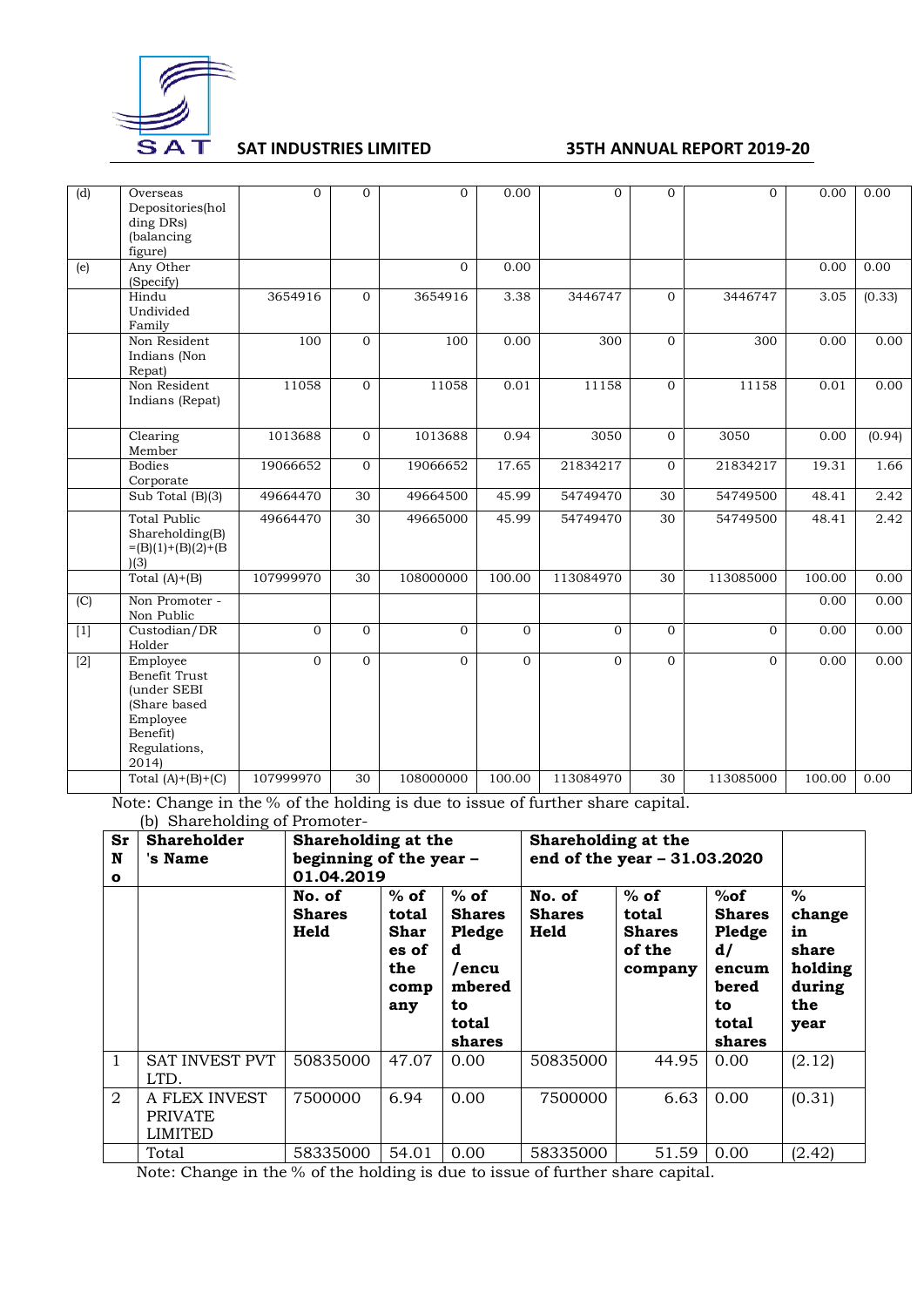

### **(c) Change in Promoters' Shareholding (please specify, if there is no change)**

| Sr<br>No.    | Shareholding at the beginning of the year -<br>01.04.2019 |                                 |                                           |                               | <b>Transactions</b><br>during the year | Cumulative<br>Shareholding at the<br>end of the year -<br>31.03.2020 |                                                  |
|--------------|-----------------------------------------------------------|---------------------------------|-------------------------------------------|-------------------------------|----------------------------------------|----------------------------------------------------------------------|--------------------------------------------------|
|              | Name & Type of<br><b>Transaction</b>                      | No. Of<br><b>Shares</b><br>Held | % Of Total<br>Shares of<br>The<br>Company | Date<br>οf<br>Trans<br>action | No. Of<br><b>Shares</b>                | No of<br><b>Shares</b><br>Held                                       | % Of Total<br><b>Shares of</b><br>The<br>Company |
| $\mathbf{1}$ | Sat Invest Pyt Ltd.                                       | 50835000                        | 47.07                                     |                               |                                        | 50835000                                                             | 44.95                                            |
|              | At the end of the<br>Year                                 |                                 |                                           |                               |                                        | 50835000                                                             | 44.95                                            |
| 2            | A Flex Invest Private<br>Limited                          | 7500000                         | 6.94                                      |                               |                                        | 7500000                                                              | 6.63                                             |
|              | At the end of the<br>Year                                 |                                 |                                           |                               |                                        | 7500000                                                              | 6.63                                             |

Note: Change in the % of the holding is due to issue of further share capital.

**(d)** Shareholding Pattern of top ten Shareholders: (Other than Directors, Promoters and Holders of GDRs and ADRs):

| Sr<br>No.      | Name & Type of<br><b>Transaction</b> | Shareholding at the<br>beginning of the year -<br>01.04.2019 |                                                                            | <b>Cumulative Shareholding</b><br>at the end of the year -<br>31.03.2020 |                                                                     |  |  |
|----------------|--------------------------------------|--------------------------------------------------------------|----------------------------------------------------------------------------|--------------------------------------------------------------------------|---------------------------------------------------------------------|--|--|
|                |                                      | NO. OF<br><b>SHARES</b><br><b>HELD</b>                       | $%$ OF<br><b>TOTAL</b><br><b>SHARES OF</b><br><b>THE</b><br><b>COMPANY</b> | <b>NO OF</b><br><b>SHARES</b><br><b>HELD</b>                             | $%$ OF<br><b>TOTAL</b><br><b>SHARES</b><br>OF THE<br><b>COMPANY</b> |  |  |
| $\mathbf{1}$   | Space Age Polymers LLP               | 6619455                                                      | 6.13                                                                       | 6619455                                                                  | 5.85                                                                |  |  |
| 2              | Dawood Investments Pvt.<br>Ltd.      | 7209321                                                      | 6.68                                                                       | 7209321                                                                  | 6.38                                                                |  |  |
| 3              | Satendrapal Singh<br>Chhabra         | 3375500                                                      | 3.13                                                                       | 3375500                                                                  | 2.98                                                                |  |  |
| $\overline{4}$ | Park Continental Private<br>Ltd      | 3181676                                                      | 2.95                                                                       | 4489805                                                                  | 3.97                                                                |  |  |
| 5              | Amarjeet Kaur Chhabra                | 1800000                                                      | 1.67                                                                       | 1800000                                                                  | 1.59                                                                |  |  |
| 6              | Shailja Mangal                       | 1500000                                                      | 1.39                                                                       | 1500000                                                                  | 1.33                                                                |  |  |
| $\overline{7}$ | Madan Mohan Mangal                   | 1500000                                                      | 1.39                                                                       | 1500000                                                                  | 1.33                                                                |  |  |
| 8              | Preeti Krishna Kabra                 | 1500000                                                      | 1.39                                                                       | 1500000                                                                  | 1.33                                                                |  |  |
| 9              | Shailja Mangal                       | 1500000                                                      | 1.39                                                                       | 1500000                                                                  | 1.33                                                                |  |  |
| 10             | Pankaj Kumar Jain                    | 1500000                                                      | 1.39                                                                       | 1500000                                                                  | 1.33                                                                |  |  |

Note:

\*Change in the % of the holding is due to issue of further share capital.

\*\* The shares of the Company are traded on daily basis and hence the date wise increase/decrease in shareholding is not indicated. Shareholding is consolidated based on permanent account number (PAN) of the shareholder.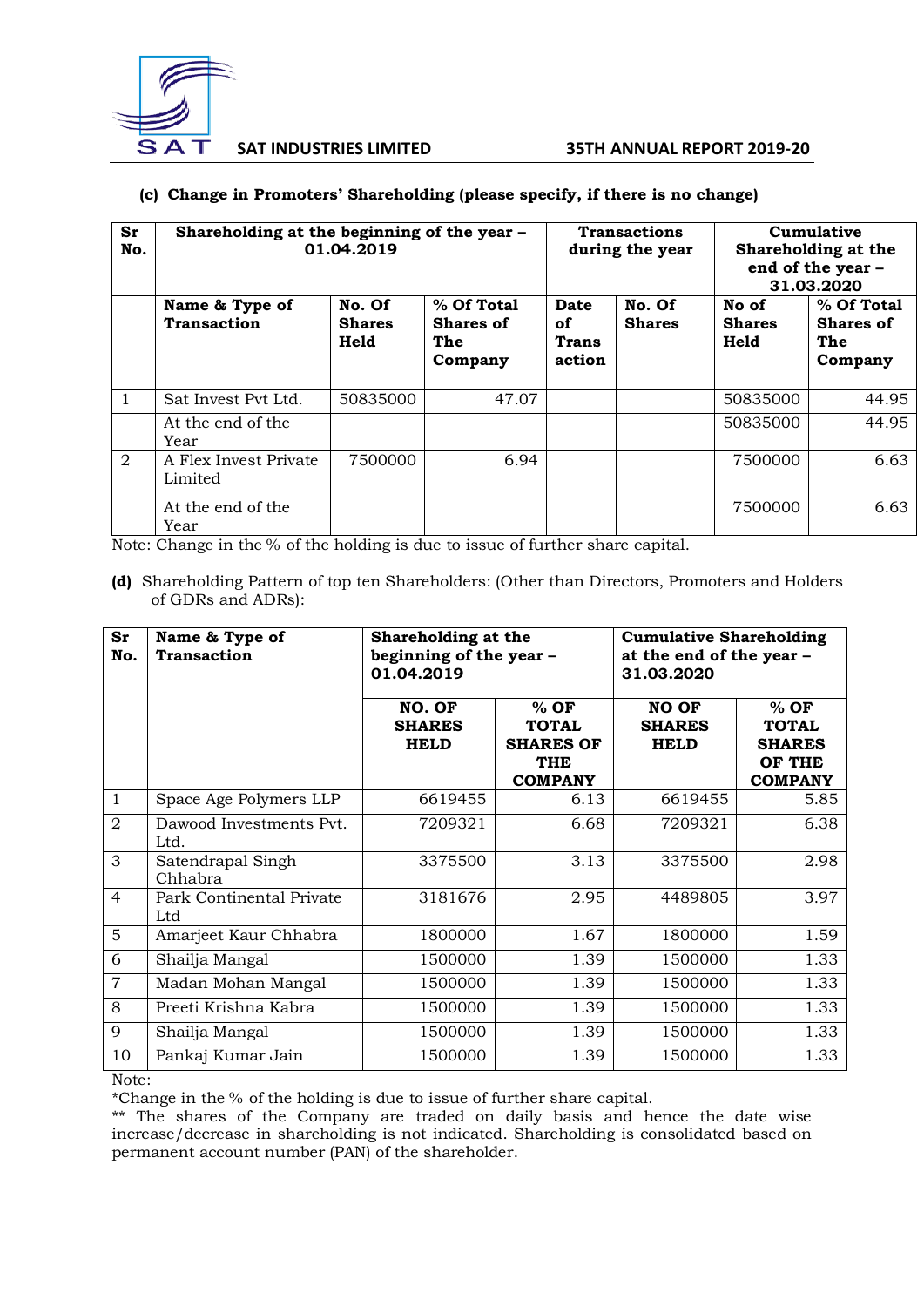

### (e) **Shareholding of Directors and Key Managerial Personnel:**

| S.N. | <b>Shareholding of each Directors and</b><br>each Key Managerial Personnel                                                                                                                   | beginning<br>of the year | Shareholding at the                            | Cumulative<br><b>Shareholding during</b><br>the<br>vear |                                                |
|------|----------------------------------------------------------------------------------------------------------------------------------------------------------------------------------------------|--------------------------|------------------------------------------------|---------------------------------------------------------|------------------------------------------------|
|      |                                                                                                                                                                                              | No. of<br>shares         | $%$ of<br>total<br>shares of<br>the<br>company | No. of<br>shares                                        | $%$ of<br>total<br>shares of<br>the<br>company |
|      | At the beginning of the year                                                                                                                                                                 | $\Omega$                 | 0                                              | 0                                                       | $\Omega$                                       |
|      | Date wise Increase / Decrease in<br>Promoters Shareholding during the<br>year specifying the reasons<br>for<br>increase /decrease (e.g. allotment /<br>transfer / bonus/ sweat equity etc.): | $\Omega$                 | $\Omega$                                       | $\Omega$                                                | $\Omega$                                       |
|      | At the end of the year                                                                                                                                                                       | $\Omega$                 | $\Omega$                                       | $\Omega$                                                | $\Omega$                                       |

V. **INDEBTEDNESS -**Indebtedness of the Company including interest outstanding/accrued but not due for payment.  $(D<sub>2</sub>, I<sub>1</sub>, 1<sub>2</sub>, 1<sub>3</sub>)$ 

|                                                        |                                               |                          | (Rs. In lakhs)  |                              |  |  |
|--------------------------------------------------------|-----------------------------------------------|--------------------------|-----------------|------------------------------|--|--|
|                                                        | <b>Secured Loans</b><br>excluding<br>deposits | Unsecured<br>Loans       | <b>Deposits</b> | <b>Total</b><br>Indebtedness |  |  |
| Indebtedness at the beginning<br>of the financial year |                                               |                          |                 |                              |  |  |
| i) Principal Amount                                    | 53.90                                         |                          |                 | 53.90                        |  |  |
| ii) Interest due but not paid                          |                                               | $\overline{\phantom{0}}$ |                 |                              |  |  |
| iii) Interest accrued but not due                      |                                               |                          |                 |                              |  |  |
| Total (i+ii+iii)                                       | 53.90                                         |                          |                 | 53.90                        |  |  |
| Change in Indebtedness during<br>the financial year    |                                               |                          |                 |                              |  |  |
| * Addition                                             | 7.74                                          | ۰                        |                 | 7.74                         |  |  |
| * Reduction                                            |                                               |                          |                 |                              |  |  |
| <b>Net Change</b>                                      | 7.74                                          |                          |                 | 7.74                         |  |  |
| Indebtedness at the end of the<br>financial year       |                                               |                          |                 |                              |  |  |
| i) Principal Amount                                    | 61.64                                         |                          |                 | 61.64                        |  |  |
| ii) Interest due but not paid                          |                                               | ۰                        |                 |                              |  |  |
| iii) Interest accrued but not due                      |                                               |                          |                 |                              |  |  |
| Total (i+ii+iii)                                       | 61.64                                         |                          |                 | 61.64                        |  |  |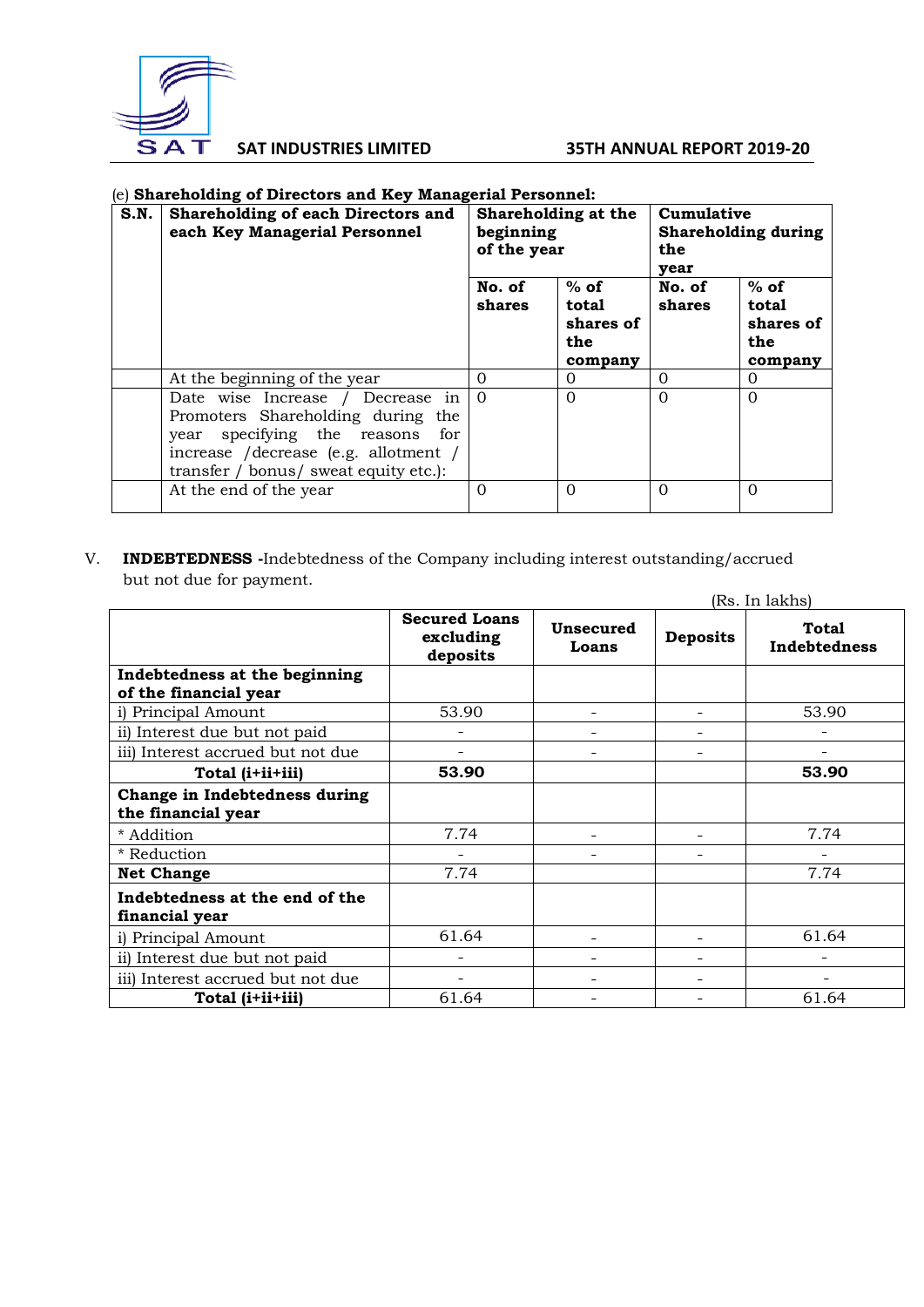

# **VI. REMUNERATION OF DIRECTORS AND KEY MANAGERIAL PERSONNEL-**

**A.** Remuneration to Managing Director, Whole-time Directors and/or Manager:

| SN.            | Particulars of                 | Name of MD/WTD/ Manager | <b>Total</b> |               |  |
|----------------|--------------------------------|-------------------------|--------------|---------------|--|
|                | Remuneration                   |                         | Amount       |               |  |
|                |                                | Mrs. Shehnaz D. Ali     | Mr. Harikant | (Rs.in lakhs) |  |
|                |                                |                         | Turgalia     |               |  |
| 1              | Gross salary (Rs.)             |                         |              |               |  |
|                | (a) Salary as per provisions   | 14.24                   | 10.13        | 24.37         |  |
|                | contained in section 17(1) of  |                         |              |               |  |
|                | the Income-tax Act, 1961       |                         |              |               |  |
|                | (b) Value of perquisites $u/s$ | 9.49                    | 5.91         | 15.40         |  |
|                | 17(2) Income-tax Act, 1961     |                         |              |               |  |
|                | (c) Profits in lieu of salary  | $\Omega$                | $\Omega$     | O             |  |
|                | under section 17(3) Income-    |                         |              |               |  |
|                | tax Act, 1961                  |                         |              |               |  |
| $\overline{2}$ | <b>Stock Option</b>            | $\Omega$                | $\Omega$     | O             |  |
| 3              | Sweat Equity                   | $\Omega$                | 0            | 0             |  |
| $\overline{4}$ | Commission                     | 0                       | $\Omega$     |               |  |
|                | - as % of profit               |                         |              |               |  |
|                | - others, specify              |                         |              |               |  |
| 5              | Others, please specify         | $\Omega$                | $\Omega$     | 0             |  |
|                | Total (A) (Rs.)                | 23.73                   | 16.04        | 39.77         |  |
|                | Ceiling as per the Act*        | Rs. 84 Lakhs p.a.       |              |               |  |

B. Remuneration to other directors:

| SN.            | Particulars of Remuneration    | Name of Directors | <b>Total Amount</b> |  |
|----------------|--------------------------------|-------------------|---------------------|--|
|                |                                |                   |                     |  |
| 1              | <b>Independent Directors</b>   |                   | <b>NIL</b>          |  |
|                | Fee for attending board        |                   |                     |  |
|                | committee meetings             |                   |                     |  |
|                | Commission                     |                   |                     |  |
|                | Others, please specify         |                   |                     |  |
|                | Total (1)                      |                   |                     |  |
| $\overline{2}$ | Other Non-Executive Directors  |                   | <b>NIL</b>          |  |
|                | Fee for attending board        |                   |                     |  |
|                | committee meetings             |                   |                     |  |
|                | Commission                     |                   |                     |  |
|                | Others, please specify         |                   |                     |  |
|                | Total $(2)$                    |                   |                     |  |
|                | Total $(B)=(1+2)$              |                   |                     |  |
|                | Total Managerial               |                   |                     |  |
|                | Remuneration                   |                   |                     |  |
|                | Overall Ceiling as per the Act |                   |                     |  |